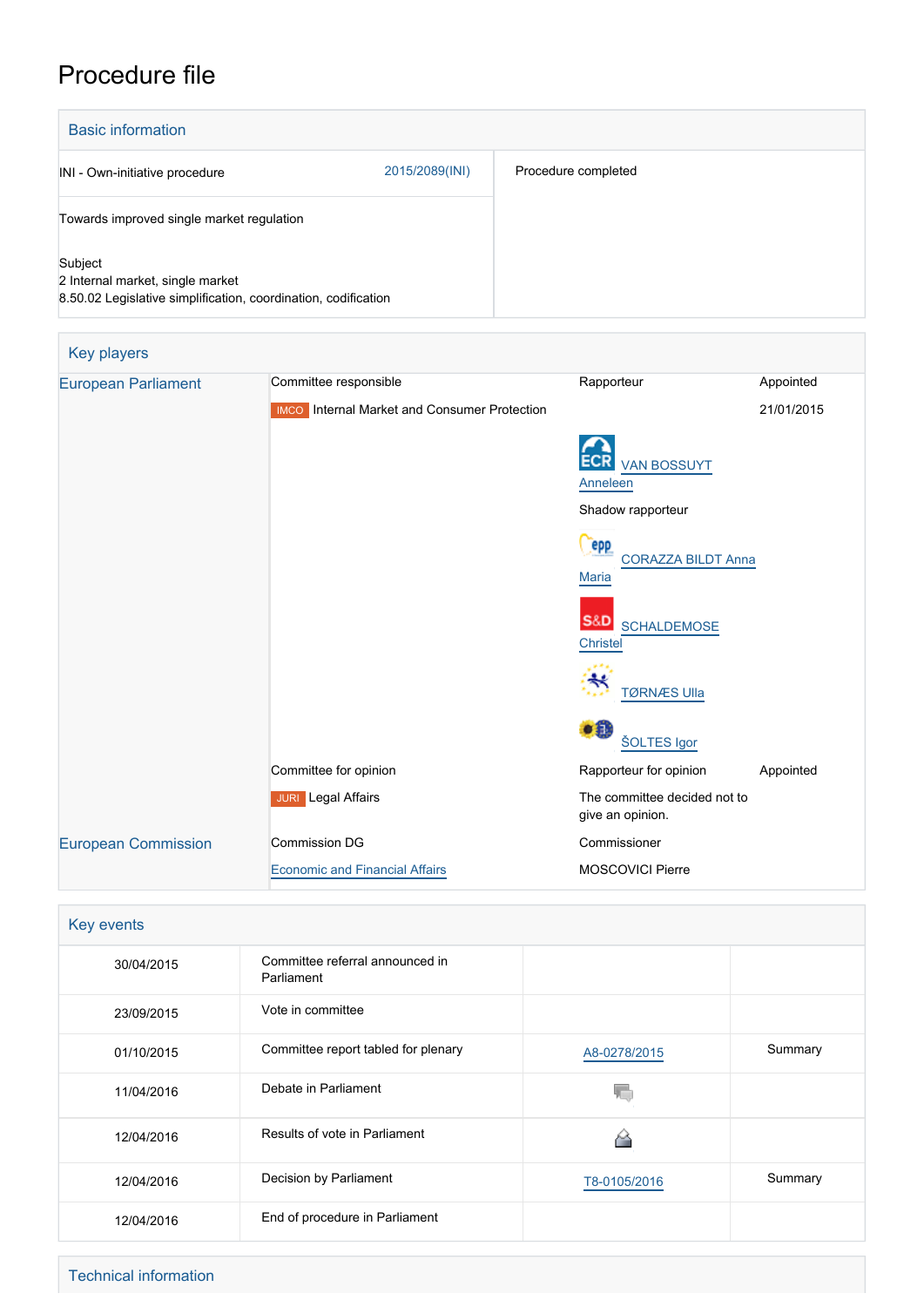| Procedure reference        | 2015/2089(INI)                 |
|----------------------------|--------------------------------|
| Procedure type             | INI - Own-initiative procedure |
| Procedure subtype          | Initiative                     |
| Legal basis                | Rules of Procedure EP 54       |
| Stage reached in procedure | Procedure completed            |
| Committee dossier          | IMCO/8/03048                   |

### Documentation gateway

| Committee draft report                              | PE557.205    | 18/05/2015 | EP |         |
|-----------------------------------------------------|--------------|------------|----|---------|
| Amendments tabled in committee                      | PE557.282    | 09/06/2015 | EP |         |
| Amendments tabled in committee                      | PE560.795    | 04/09/2015 | EP |         |
| Amendments tabled in committee                      | PE565.138    | 04/09/2015 | EP |         |
| Committee report tabled for plenary, single reading | A8-0278/2015 | 01/10/2015 | EP | Summary |
| Text adopted by Parliament, single reading          | T8-0105/2016 | 12/04/2016 | EP | Summary |

## Towards improved single market regulation

The Committee on the Internal Market and Consumer Protection adopted an own-initiative report by Anneleen VAN BOSSUYT (ECR, BE), entitled "Towards improved single market regulation".

The single market, a key tool for reigniting economic growth and job creation in the Union: Members consider that improving single market regulation should be both a priority and a shared responsibility of the EU institutions.

The report however emphasises that improving single market regulation does not mean removing all regulation or diminishing the level of ambition of regulation, for instance in terms of environmental protection, safety, security, consumer protection and social standards. It rather means removing unnecessary regulation, bureaucracy and negative impacts while achieving policy objectives and delivering a competitive regulatory environment that supports employment and enterprise within Europe.

From this perspective, Members made the following general observations:

- "better regulation" should be seen in the context of the whole policy cycle, whereby all elements contribute to efficient and effective regulation;;
- the principle of subsidiarity must represent the starting point for policy formulation, so as to underline "European added value" in the governance of the single market; the principle of proportionality is reflected in the drafting of the relevant legislation;
- simplification should be an ongoing process, as efforts in these areas are of benefit to consumers and SMEs;
- single market regulation should take into account the new opportunities afforded by the digital revolution;
- the Commission should strengthen the role of the single market as a separate pillar of the European Semester process.

#### Tools to improve single market regulation:

- Impact assessment: Members view effective impact assessments as an important tool for informing policymakers about how best to design regulation to achieve these EU objectives, that is, to promote competitiveness, innovation, growth and job creation. They considered it regrettable that around 40 % of draft impact assessments examined by the Commission Impact Assessment Board from 2010 to 2014 were considered to be of insufficient quality and were sent back for improvements.

In order to be effective tools, impact assessments should:

- be prepared on the basis of comprehensive, objective and complete information and evidence, and should include all options which have a significant impact or are politically important;
- be conducted in such a way as to also take account of ex-post assessments of existing legislation in the same sector;
- take account of scientific advice:
- give consideration to consistency between a new legislative initiative and the other policies and general objectives of the European Union
- take into account the pace of digital innovation and evolution and the need for legislation to be technology-neutral and as future-proof as possible.

Members stressed the need for [REFIT proposals](http://www.europarl.europa.eu/oeil/popups/ficheprocedure.do?reference=2014/2150(INI)&l=en) to be more targeted, with potential benefits and cost savings being quantified in each proposal.

- Monitoring and problem-solving: Members encouraged the Commission and Member States to:

raise awareness of alternative dispute resolution (ADR) and online dispute resolution (ODR) as key tools for improving the single market for goods and services;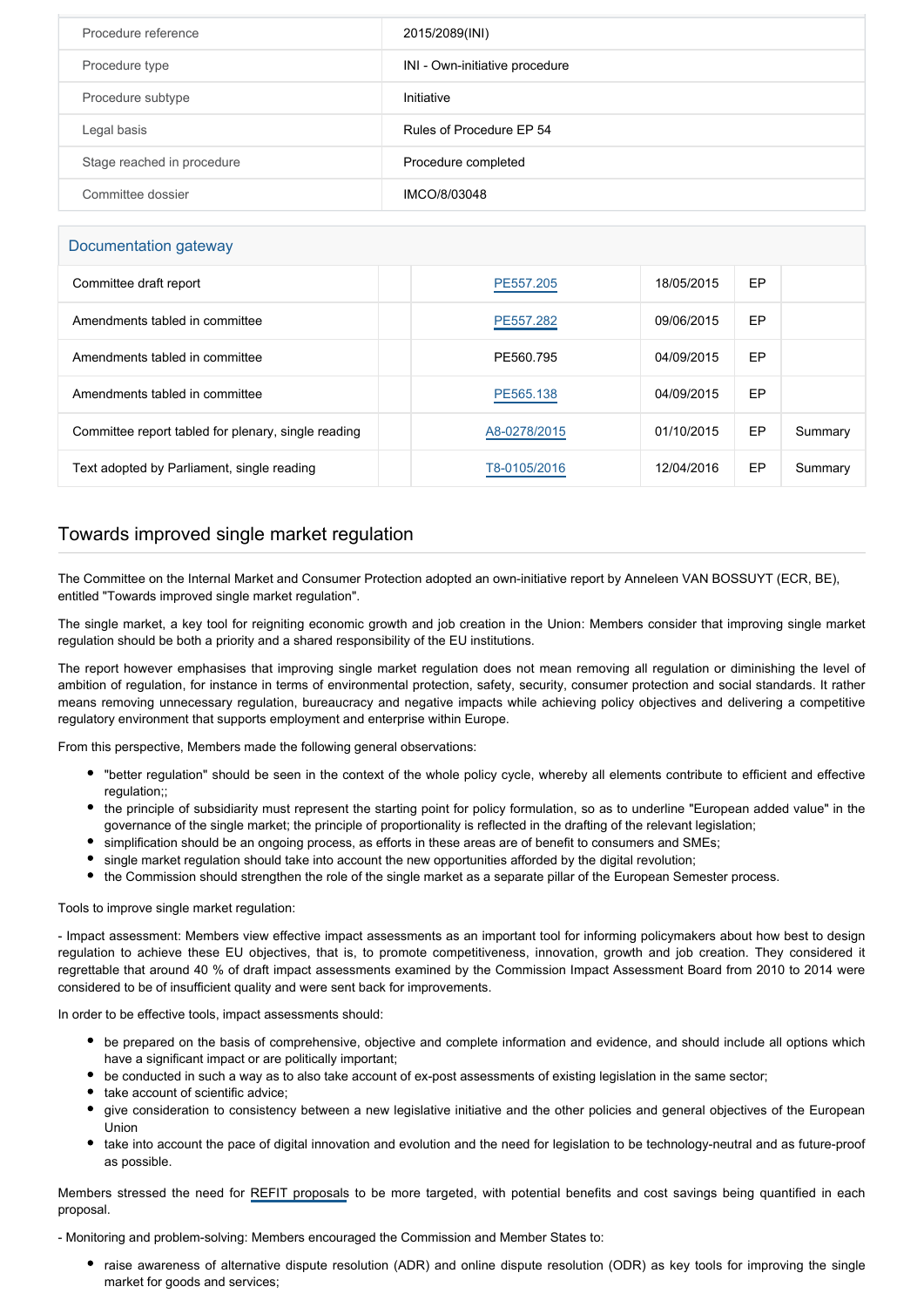- develop complementarities between one-stop shops in support of dispute resolution, along the lines of SOLVIT, ECC-Net and FIN-Net ;
- improve the services offered by the EU Pilot projects, which are designed to avert the need for the Commission to institute infringement proceedings against Member States;
- continue to expand the Internal Market Information System (IMI) to other single market tools so that it can become a central information hub;
- explore the possibility of establishing a single point of contact for consumers and foster understanding of consumer rights in areas such as e-commerce and the recognition of qualifications;
- consider whether an "early warning system" could be created that signals where problems exist in the implementation or application of EU law.

- Enforcement and market surveillance: the report recommended:

- closer cooperation between single market governance tools that receive consumer complaints about traders breaching EU legislation and national enforcement bodies via formal procedures and improved data sharing;
- launching timely and faster infringement proceedings where evidence exists to demonstrate a failure in implementation and where reasonable efforts to solve problems through tools such as mediation have failed;
- using market surveillance tools in conjunction with single market tools to strengthen the enforcement of EU law.

Members considered it regrettable that Parliament's access to relevant information relating to pre-infringement and infringement proceedings is limited, and called for improved transparency in this area, with due respect for confidentiality rules.

Parliament should fulfil its role in the enforcement of EU legislation, inter alia by reviewing the implementation of legislation and exercising scrutiny of the Commission, in particular through an engagement on the part of Parliament with annual reporting by the Commission.

- Ex-post evaluation and review: Members welcomed the regular review period and the introduction of sectoral analysis under the REFIT programme - the ultimate aim of which should be to improve the quality of EU legislation and simplify it - thus aligning it more effectively with the needs of citizens and undertakings, with particular reference to micro, small and medium-sized enterprises.

They considered, however, that analysis should be improved as to whether the legislative steps taken so far have contributed effectively to achieving their aim and are consistent with current policy goals.

Members are of the view that sunset or enhanced review clauses may be considered on an exceptional basis, in particular for temporary phenomena, with the institutions undertaking to keep legislation up to date and in place only where necessary.

## Towards improved single market regulation

The European Parliament adopted by 387 votes to 293 with 26 abstentions, a resolution entitled "Towards improved single market regulation".

More than 20 years after its official creation, the single market framework is still fragmented, in particular because the Member States have not fully transposed or correctly implemented EU legislation

Parliament stressed need to strengthen the governance of the single market and to base the forthcoming internal market strategy should be aimed at improving single market regulation through an effort to learn from the experiences of the past in the areas of free movement of goods and services, the digital single market, professional qualifications and public procurement.

The single market, a key tool for reigniting economic growth and job creation in the Union: Members consider that improving single market regulation should be both a priority and a shared responsibility of the EU institutions.

The report however emphasises that improving single market regulation does not mean removing all regulation or diminishing the level of ambition of regulation, for instance in terms of environmental protection, safety, security, consumer protection and social standards. Rather, it means removing unnecessary regulation, bureaucracy and negative impacts while achieving policy objectives and delivering a competitive regulatory environment that supports employment and enterprise within Europe.

From this perspective, Members made the following general observations:

- · "better regulation" should be seen in the context of the whole policy cycle, whereby all elements contribute to efficient and effective regulation; specific indicators for measuring the success of relevant legislation should be used throughout the whole policy cycle;
- · the principle of subsidiarity must represent the starting point for policy formulation, so as to underline "European added value" in the governance of the single market; the principle of proportionality is reflected in the drafting of the relevant legislation;
- national parliaments themselves could play a more active role, particularly in consultation processes;
- · simplification should be an ongoing process, as efforts in these areas are of benefit to consumers and SMEs;
- single market regulation should take into account the new opportunities afforded by the digital revolution;
- the Commission should strengthen the role of the single market as a separate pillar of the European Semester process.

Tools to improve single market regulation:

- Impact assessment: Parliament viewed effective impact assessments as an important tool for informing policymakers about how best to design regulation to achieve these EU objectives, that is, to promote competitiveness, innovation, growth and job creation. It considered it regrettable that around 40 % of draft impact assessments examined by the Commission Impact Assessment Board from 2010 to 2014 were considered to be of insufficient quality and were sent back for improvements. It considered it regrettable that impact assessments submitted to Parliament to accompany draft proposals were still found to have shortcomings.

In order to be effective tools, impact assessments should:

be prepared on the basis of comprehensive, objective and complete information and evidence, and should include all options which